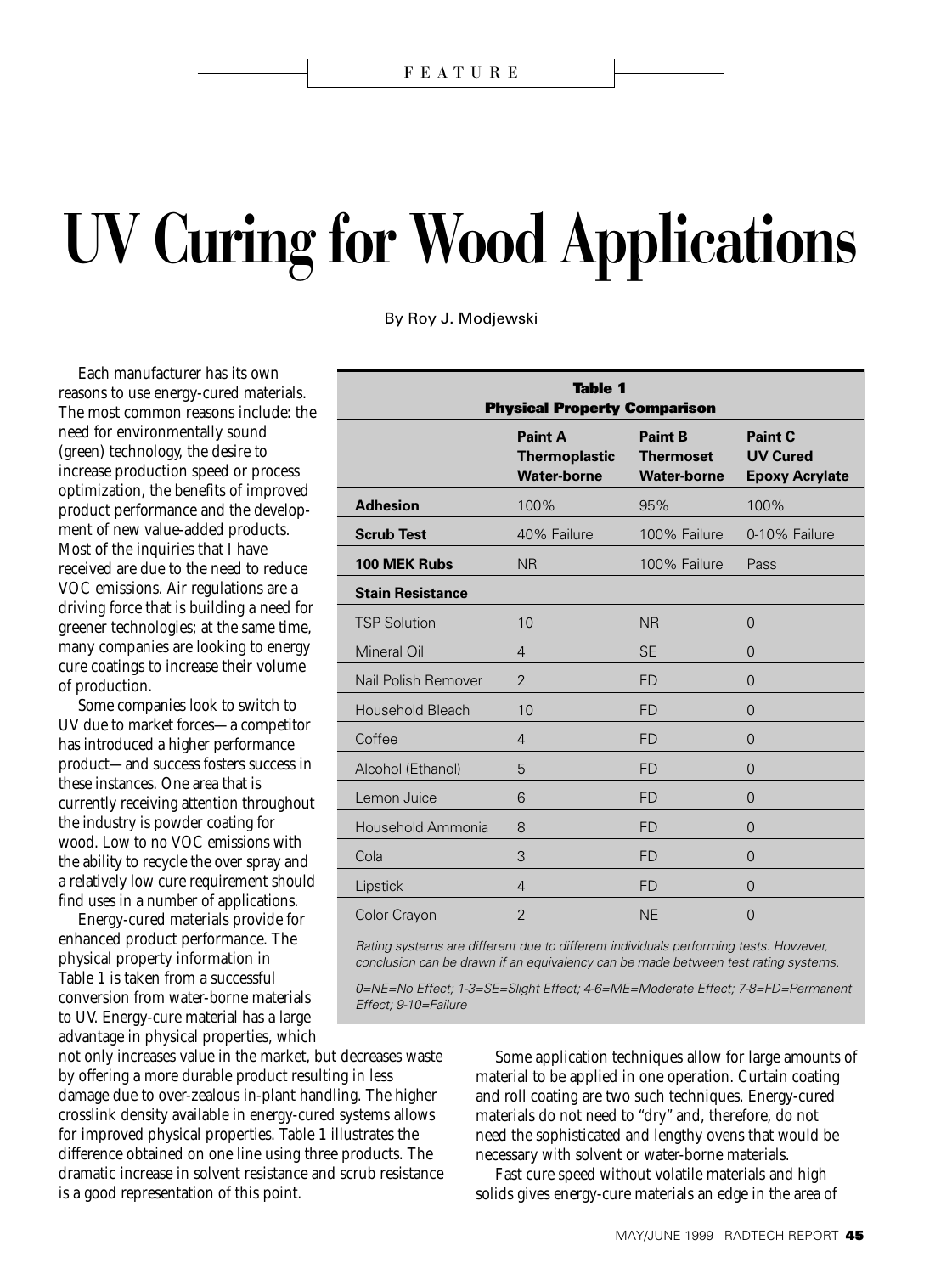**Fast cure speed without volatile materials and high solids gives energy-cure materials an edge in the area of high-gloss coatings**

high-gloss coatings. High Depth of Image (DOI) is achievable without a rub and buff operation. Scratch and abrasion resis-

tance is often times superior to what can be achieved using other coating systems.

# **Cost analysis**

The perception of high cost of energy curing does not hold up under close observation. A quick comparison of the cost per gallon is usually the misleading reason that energy-cured 100% solids materials are considered high cost. A more realistic approach is to look at actual applied cost per dry mil. The coatings previously used in the physical property comparison can prove this point. These numbers were taken from a successful line conversion. The assumptions have so far proven to be true.

**Assumption 1:** Transfer efficiency is the same for both coatings (rollcoat application).

**Assumption 2:** The same coating thickness will be applied. **Constants used:** Application of 1,604 square feet per gallon per mil.

**Paint A** (thermoplastic rollcoat topcoat): Total solids by volume 32.62%.

Paint A (thermoplastic rollcoat topcoat): Cost per gallon of material of \$13.67.

**Paint C** (energy-cured rollcoat topcoat): Total solids by volume of 99.69%.

**Paint C** (energy-cured rollcoat topcoat): Cost per gallon of material \$35.00

**Cost of Paint A** (thermoplastic rollcoat topcoat) in \$/SQ. FT/Dry mil 0.0262.

**Cost of Paint C** (energy-cured rollcoat topcoat) in \$/SQ. FT/Dry mil 0.0219 or a savings of approximately 17%.

# **Implementing UV**

Education is the key to a successful conversion or startup of an energy-curing production line. A firm partnership of the three essential companies is a requirement: the coating company, the equipment company and the end user should all have the same objective, to get the line producing product as efficiently and as quickly as possible. The strongest partnership and the most open

communication produce the most profit for all concerned.

The efficiency of the application method should be a primary concern; a spray operation is much less efficient than a rollcoater or a curtain coater. The shape and complexity of the substrate may determine the application method; however, where possible, look at the operation with the highest transfer efficiency.

Coating wood also imposes certain constraints on the coating material. Wood comes in many varieties: oak, cherry, maple, etc. Each species, with its density, pores, moisture content and dimensional instability, requires a unique approach to produce an aesthetically pleasing finish. Viscosity and surface tension, along with adhesion

 **Viscosity and surface tension, along with adhesion properties, are some of the variables that should be taken into account when formulating a successful wood coating.**

properties, are some of the variables that should be taken into account when formulating a successful wood coating. The vast array of wood products, including paneling, flooring and furniture, imposes the necessity of matching coating type and application method to best produce a finished product.

## **Choosing a coating**

The formulator has a number of chemical

classes from which to choose in meeting customer requirements. Each class of materials possesses different attributes. There is some overlap between classes, but by recognizing overall trends, a formulator can choose a chemical class that best fits the customer's application.

Assigning general characteristics to a class of compounds is a daunting task. Consider: urethane acrylates are the condensation product of an isocyanate (aliphatic or aromatic) and a polyol (polyether or polyester), end capped with an acrylate moiety (hydroxyethyl acrylate or hydroxypropyl acrylate). Each combination produces different physical properties in the final coating. However, focusing on one representative type, you can develop formulating rules of thumb. Aliphatic urethane acrylates are representative in this class.

# ◆ **Urethane acrylates**

Urethane acrylates can exhibit minimal yellowing upon cure and have good outdoor weathering capabilities. They give tough, resilient coatings that are abrasion resistant. The tough nature of the films produced allows high film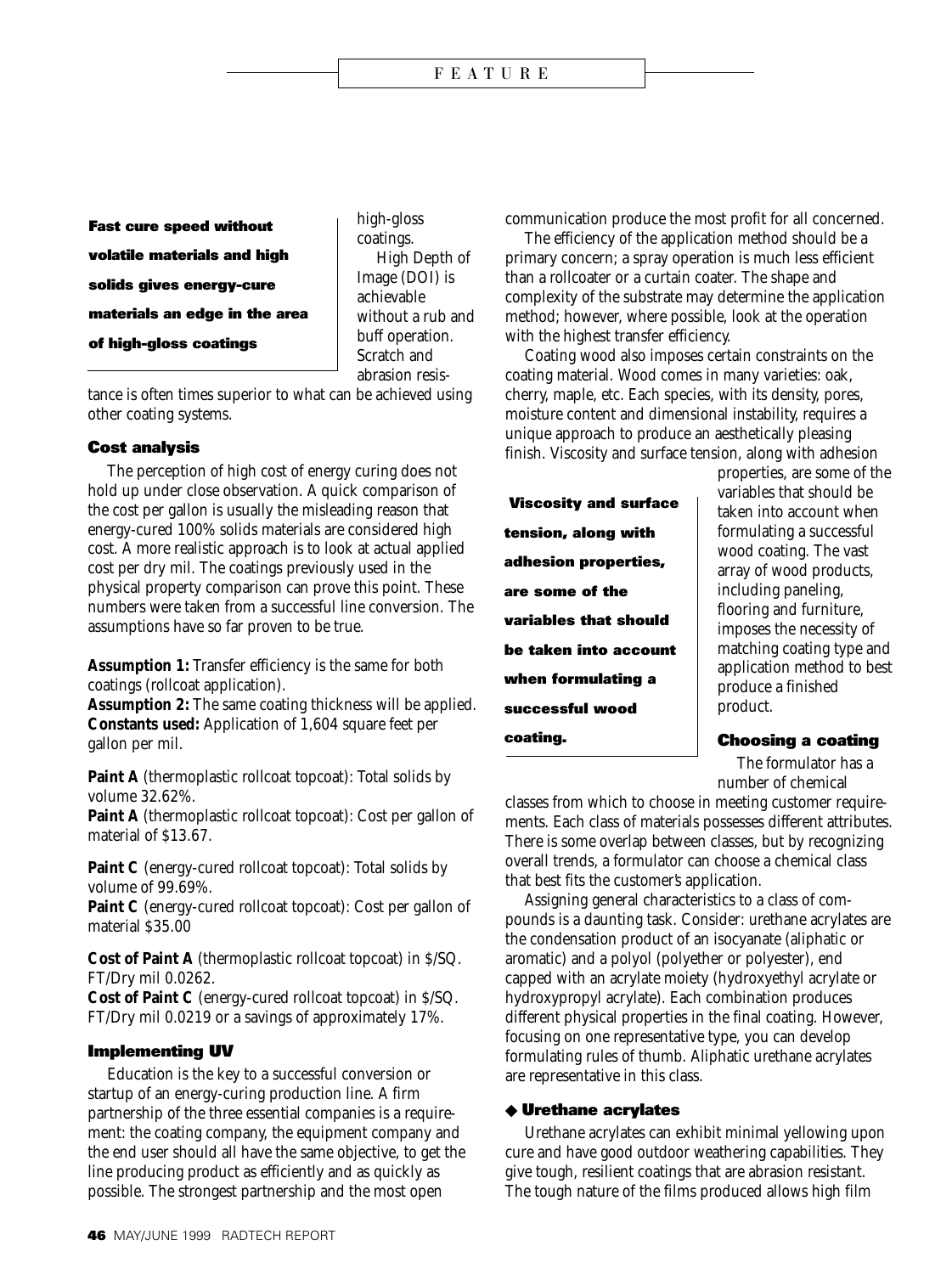weights to be applied to dimensionally unstable substrates without cold check cracking. This same high film build yields a coating with good Depth of Image.

Urethane acrylates are expensive compared to other classes of acrylates. They cure at slower speeds than the other materials. This relative lack of cure response, often enhanced by the need for non-yellowing photoinitiator, further increases the formulated cost.

## ◆ **Epoxy acrylates**

Epoxy acrylates are the workhorses of the industry. Their low cost and fast cure speeds, combined with very hard cured films and excellent chemical resistance, make them an easy choice for many applications. Structural modifications with amine or ethoxylation further enhance their utility.

Epoxy acrylates are prone to yellowing. The aromatic structures of most epoxy acrylates contribute significantly to their resulting color. Yellowing can be reduced through judicious choice of photoinitiator. However, cost constraints of some applications that demand the use of epoxies at times preclude the option. The high tensile strength and low elongation that give epoxy acrylates their brittleness can also be a detriment when higher film builds or superior adhesion at high film builds is required.

## ◆ **Polyester acrylates**

Polyester acrylates' physical properties fall between epoxy acrylates and urethane acrylates. Polyesters exhibit better non-yellowing properties than epoxies, but not as good as aliphatic urethanes. Polyesters are less brittle than epoxies, but not as flexible or tough as urethanes. Cure speeds are faster than urethanes, but slower than epoxies. The cost of polyester acrylates also falls between epoxy acrylates and urethane acrylates. Polyester acrylates are good candidates for coatings in their own right but find use as modifiers to promote specific coating properties in the epoxy acrylate and urethane acrylate classes.

### ◆ **Cationic cure epoxies**

Cationic cure epoxy systems occupy a small percentage of the UV curing markets. These materials have advantages that are exploited in coatings for metal. Cationic epoxy systems have not found a major inroad into the wood coating markets. However, they do find use in hybrid cationic and free radical systems. The cationic reaction of an epoxy ring with hydroxyls on the cellulose in wood can increase a hybrid UV system's adhesion. A disadvantage that has prohibited cationic epoxies from more uses in wood coating is their sensitivity to humidity and the fact that some woods are alkaline in nature. Humid conditions inhibit cationic cure response, and an alkaline environment

can poison cationic cure mechanisms. Even "dry" wood contains 5% to 9% water, which can affect cure speed. The thermal post cure reaction of cationic epoxies can be useful in a beverage can line, but is a major disadvantage in wood coating lines.

#### ◆ **Vinyl ethers**

Vinyl ethers are another class of materials that have not found much utility in the wood industry. Vinyl ethers can cure by both cationic and free radical mechanisms. Vinyl ethers in combination with cationic epoxies cure extremely fast, producing very hard, high-gloss coatings. Vinyl ethers, used with unsaturated polyesters, cured by a free radical mechanism, are used in some segments of the wood industry. Blending vinyl ethers with unsaturated polyesters can eliminate major obstacles in each class of materials. Using low cost unsaturated polyester with vinyl ether lowers the overall system cost of pure vinyl ether coating. Replacing styrene with vinyl ethers in unsaturated polyesters eliminates the VOC and toxicity concerns associated with styrene. This also dramatically increases the cure speed.

The high cost of vinyl ethers prohibits considering these materials for many areas. A wider selection of materials is coming onto the market, but there still is a limited range of resins available compared to the acrylate systems.

## ◆ **Styrene**

Styrene containing unsaturated polyesters is the least expensive chemical class for UV curing. Although these materials cure very slowly compared to other materials, they are used extensively in fillers for particleboard and medium density fiberboard. These unsaturated polyesters provide an excellent sanding foundation for further finishing steps.

The volatility of styrene has always been a concern with these systems. Styrene is driven off during cure. VOC emissions, along with slow cure speeds, are limiting factors for continued use.

#### **Rules of thumb**

A summary of formulating rules of thumb for the chemical classes used in wood coating is:

| <b>Cure speed</b> | epoxy>polyester>urethane>unsaturated polyester |
|-------------------|------------------------------------------------|
| <b>Hardness</b>   | epoxy≥unsaturated polyester>polyester>urethane |
| <b>Yellowness</b> | epoxy>polyester≥unsaturated polyester>urethane |
| <b>Cost</b>       | urethane>polyester>epoxy>unsaturated polyester |
|                   |                                                |

With these rules of thumb and an understanding of the market segment served, one can see why a given chemical